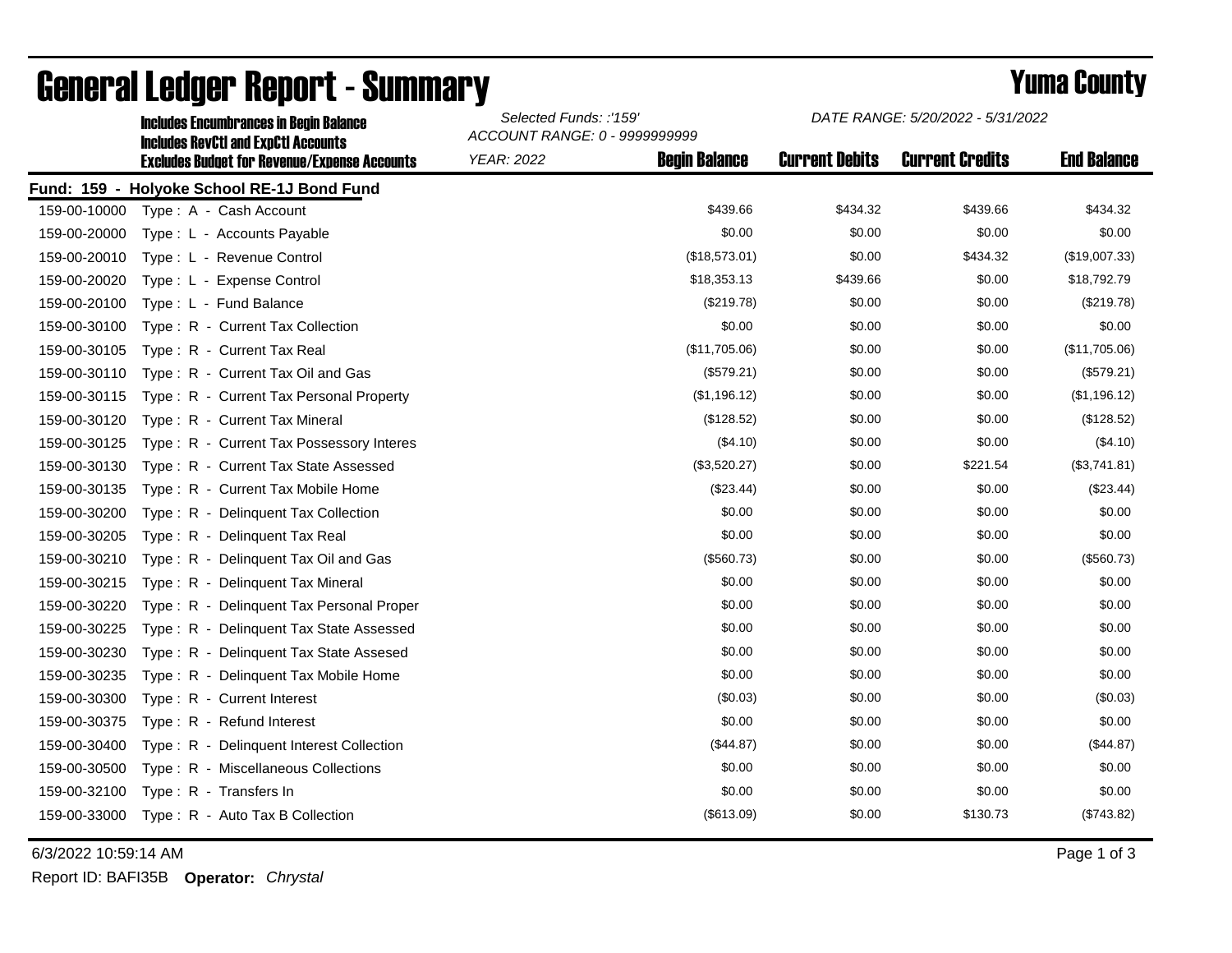|              |  | <b>Includes Encumbrances in Begin Balance</b><br><b>Includes RevCtI and ExpCtI Accounts</b><br><b>Excludes Budget for Revenue/Expense Accounts</b> |                                            | Selected Funds: :'159'<br>ACCOUNT RANGE: 0 - 9999999999 |                             | DATE RANGE: 5/20/2022 - 5/31/2022 |                       |                                  |                    |
|--------------|--|----------------------------------------------------------------------------------------------------------------------------------------------------|--------------------------------------------|---------------------------------------------------------|-----------------------------|-----------------------------------|-----------------------|----------------------------------|--------------------|
|              |  |                                                                                                                                                    |                                            | <b>YEAR: 2022</b>                                       |                             | <b>Begin Balance</b>              | <b>Current Debits</b> | <b>Current Credits</b>           | <b>End Balance</b> |
|              |  | Fund: 159 - Holyoke School RE-1J Bond Fund                                                                                                         |                                            |                                                         |                             |                                   |                       |                                  |                    |
| 159-00-33100 |  | Type: $R -$ Auto Tax A & F Collection                                                                                                              |                                            |                                                         |                             | (\$197.57)                        | \$0.00                | \$82.05                          | (\$279.62)         |
| 159-00-49100 |  | Type: X - Treasurer Fees                                                                                                                           |                                            |                                                         |                             | \$0.00                            | \$0.00                | \$0.00                           | \$0.00             |
| 159-00-49401 |  | Type: X - Transfer Out                                                                                                                             |                                            |                                                         |                             | \$0.00                            | \$0.00                | \$0.00                           | \$0.00             |
| 159-00-49500 |  | Type: X - Checks Written / ACH Transfer                                                                                                            |                                            |                                                         |                             | \$18,353.13                       | \$439.66              | \$0.00                           | \$18,792.79        |
|              |  |                                                                                                                                                    | Fund: 159 - Holyoke School RE-1J Bond Fund |                                                         | Totals :                    | (S219.88)                         | \$1.313.64            | \$1,308,30                       | (\$214.54)         |
|              |  |                                                                                                                                                    | <b>Total Fund Revenues:</b>                | \$434.32                                                | <b>Total Fund Expenses:</b> |                                   | \$439.66              | <b>Net Revenue Over Expense:</b> | $($ \$5.34)        |

## General Ledger Report - Summary **Example 2018** Yuma County